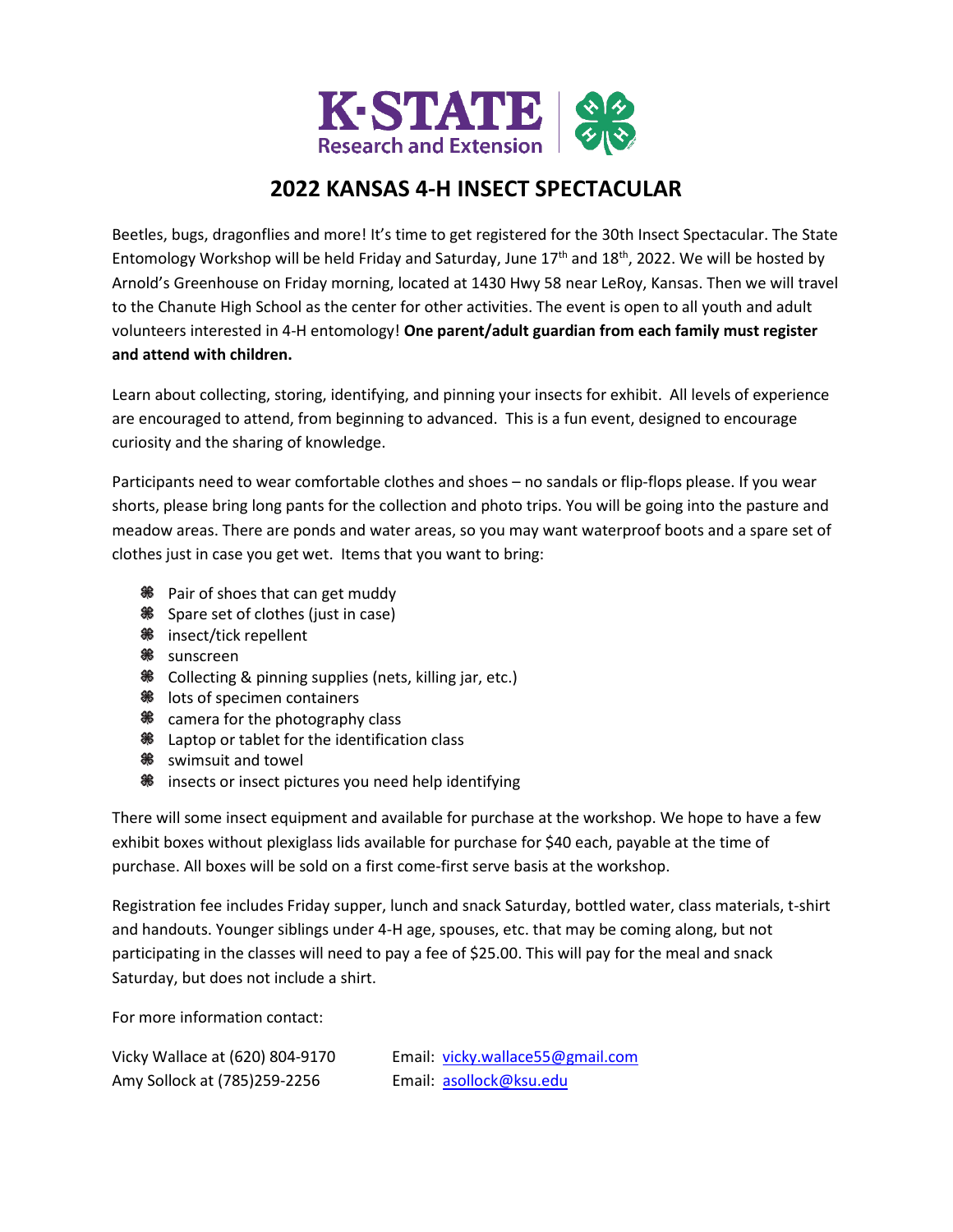#### **HOTEL INFORMATION**

We have a block of rooms reserved at special rates in Chanute for our group at the:

• [Holiday Inn Express,](https://www.ihg.com/holidayinnexpress/hotels/us/en/chanute/ppfks/hoteldetail?cm_mmc=GoogleMaps-_-EX-_-US-_-PPFKS) (620) 431-0817, ask for "Insect Spectacular" group rate, \$110.00 3401 Blue Comet Drive , Chanute, Kansas 66720 We have one single room and nine double bed rooms reserved.

Other accommodation options:

- [Super 8 by Wyndham Chanute,](https://www.wyndhamhotels.com/super-8/chanute-kansas/super-8-chanute/overview?CID=LC:SE::GGL:RIO:National:11950&iata=00093796) \$69 3502 S. Santa Fe Ave \* Across the street from the park where we will be night collecting
- [Knights Inn,](https://www.redlion.com/knights-inn/ks/chanute/knights-inn-chanute) \$50 3428 S. Santa Fe Ave \* Pet friendly, Across the street from the park where we will be night collecting
- Guest House Motel, \$44 1814 S. Santa Fe Ave
- Santa Fe Park (where we will be night collecting) has RV and Camping facilities (620) 431-5250 No reservations required, pets welcome

#### **Entomology Judges Training Workshop**

We will be offering a session to train adults on how to judge Entomology collections, notebooks and educational displays on Saturday morning. This class will run from 9:00 a.m. to Noon. There is a \$10.00 fee for the class. This pays for your resource notebook. You do not have to pay to register for the Insect Spectacular workshop to attend this class, but you need to register online.